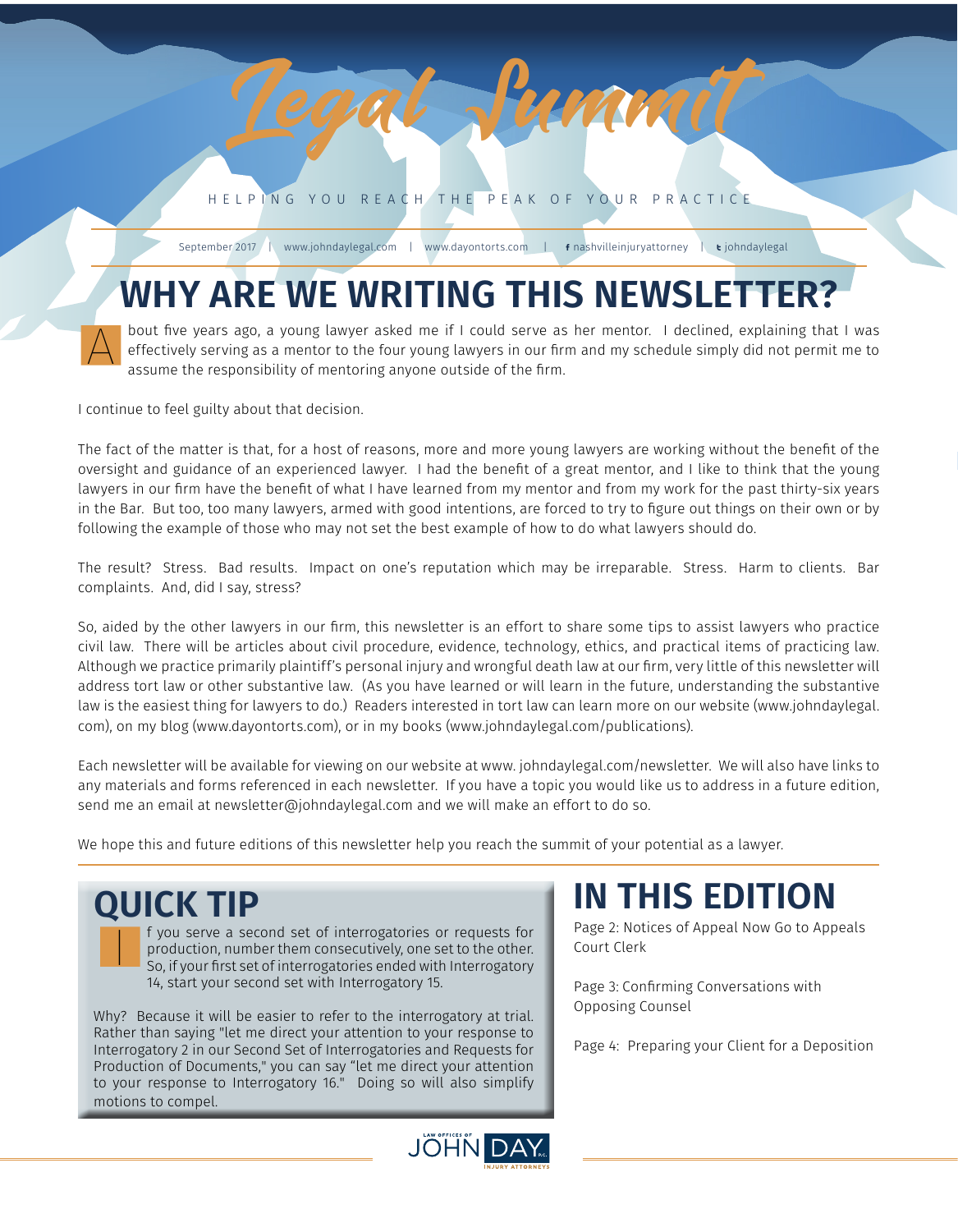#### **NOTICES OF APPEAL**

**NOW GO TO APPEALS COURT CLERK**

f you have not heard the big change in appellate practice, now is time to take note. Effective July 1, 2017, all notices of appeal filed with the Court of Appeals, Court of Criminal Appeals or Supreme Court must be filed with the Clerk of the Appellate Courts. To which Appellate Court Clerk's office do you send your notice of appeal? It should be filed in the office of the Appellate Court Clerk in the Grand Division in which the trial court from which the appeal rises is located. Some of you may have the Grand Divisions and corresponding counties memorized. If you don't, there is an interactive map of the Grand Divisions on the Tennessee Courts website located here: www.tncourts.gov/administration/judicialresources/judicial-district-map. I

Trial court clerks are not permitted to accept the notice of appeal any longer. What happens if you file in the trial court and you are up against your thirty-day deadline to file the notice of appeal? The transitional provision of Tennessee Rule of Appellate Procedure 4(a) provides that if you incorrectly attempt to file the notice of appeal with the trial court clerk, the trial court clerk "shall note the date and time of the receipt of the attempted filing," and "shall immediately notify the party attempting to file the notice" to file the notice of appeal with the appellate court clerk.

If you timely attempted to file your notice of appeal with the trial court clerk, i.e. you attempted to file it within 30 days from the entry of the judgment, the party has an additional 20 days from the 30th day after the entry of the judgment within which to file the notice of appeal with the appellate court clerk. Notices of appeal filed within this 20-day period allowed by the transitional provision will be deemed timely filed. Since this 20-day period is contingent upon an attempt to improperly file it with the trial court clerk, one would assume that you would need to make certain you have the notice of appeal with the trial court's notation of the date and time of the receipt of the attempted filing (and may want to make sure that the trial court clerk themselves follows Rule 4(a)'s mandate).

The transitional provision expires on 11:59 p.m. of the appellate court clerk's local time on June 29, 2018, after which it is automatically repealed. So, practitioners have a solid year to figure out the new filing rules before it is too late.

Why this major change to the filing rules? The Advisory Commission Comment to the 2017 amendment provides that in 2017, the Appellate Court Clerk's office will implement the much-anticipated electronic filing and begin charging fees at the initiation of an appeal.



*iz Sitgreaves is an associate at the Law Offices of John Day, P.C., where she practices appellate law in addition to personal injury and tort litigation. She is former law clerk to Judge Frank G. Clement on the Tennessee Court of Appeals.* L



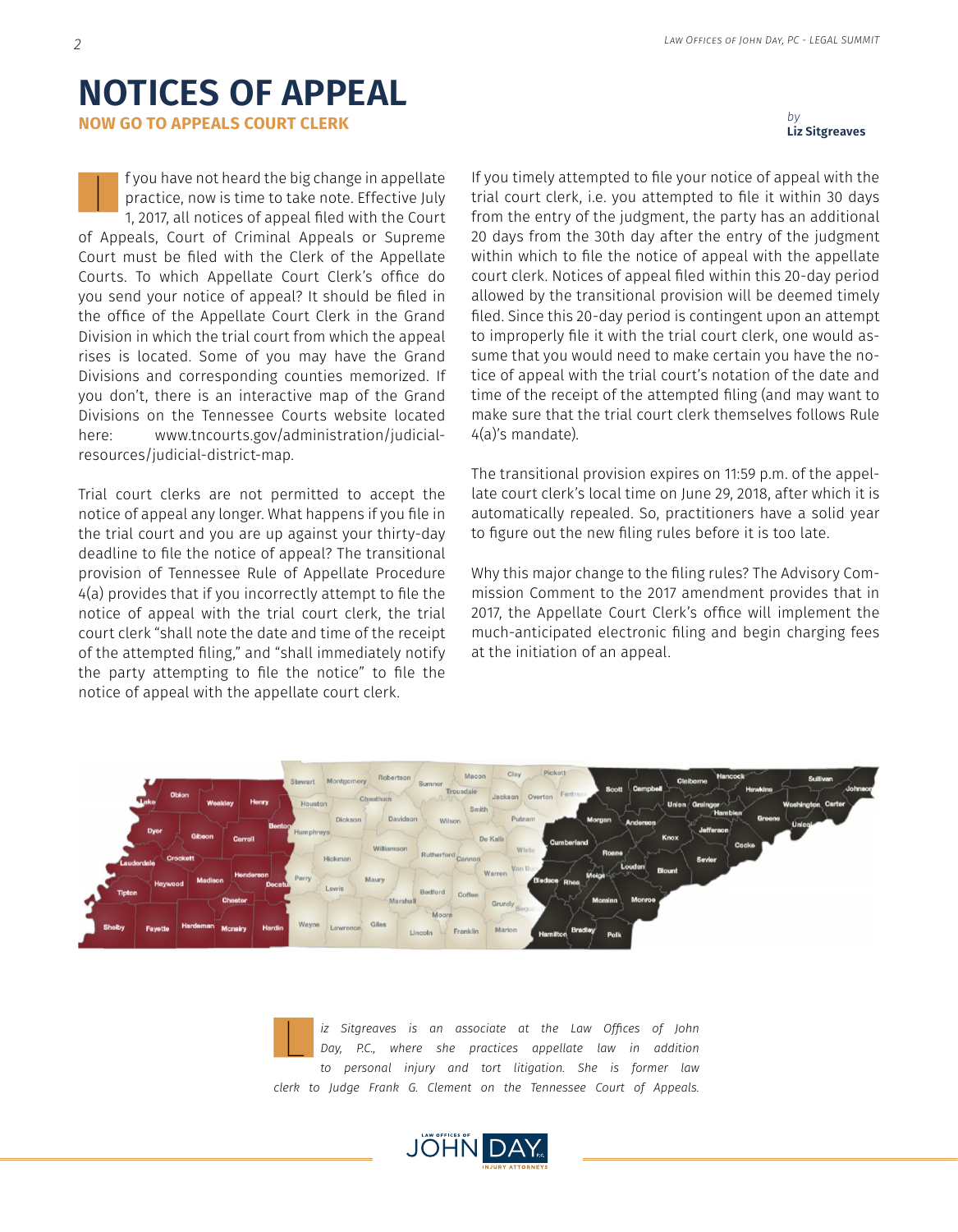## **CONFIRMING CONVERSATIONS**

**WITH OPPOSING COUNSEL**



any of the problems in the world are linked to failures of oral communication. Problems with adverse counsel are no exception. M

Communication problems lead to honest (or less than honest) differences about the substance of communications. This leads to a flurry of letters and emails, motions, hurt feelings and soured relationships. You may end up in the position of standing in open court challenging the veracity of a fellow lawyer – and he or she will be challenging yours.

So how do you avoid this problem? Follow the conversation up with an email or letter that confirms the conversation. Documentation of conversation is not necessarily a sign of distrust – it is an effort to avoid future misunderstandings.

It can be as simple as this. "Sally, this will follow-up on our conversation earlier today. We have agreed that (insert substance of agreement). If I have inadvertently misstated any aspect of our agreement, please let me know as soon as possible."

Now, you may say "The conversation was clear. And I was talking with opposing counsel whom I know to be honest and in fact we are friends. An email confirming the conversation will offend her." Well, it should not. Anyone can have a failure of recollection after a conversation, especially over the length of time it takes cases to get to trial. And friendship makes no difference – friends can make mistakes, too, and you do not want to challenge a friend's credibility or forfeit your client's position to avoid doing so. A letter or email accurately summarizing an oral discussion should offend no one.

What happens when you are drafting the confirming email and you realize you have forgotten the exact substance of an agreement reached in the discussion? First, be thankful you are writing a confirming email – you now can clear up. Second, say this: "Sally, this will follow-up on our communication. We have agreed that (insert substance of agreement on points 1, 2 and 3). Finally, we also discussed [Point 4] but candidly I cannot remember how we agreed to resolve that issue. Do you recall?"

Alternatively, you can say: "Finally, we also discussed [Point 4] but my recollection on that is a little unclear. I believe we agreed that (insert substance). Do you agree?"

What you should not do is simply guess about the terms of the agreement without drawing attention to your uncertainty – don't risk your credibility.

What happens if you reached an oral agreement but there is another point that you want addressed that did not get specifically mentioned, or if it was, it was not resolved? If there was no discussion say it this way: "There is one last point that we did not discuss. I would like you to agree that [state terms]. I think this is consistent with our other agreements because [insert]. Please let me know if you can agree on this point. "

If there was discussion but no agreement, say this: "In addition to the agreement on the issues discussed above, we also discussed [issue]. Please discuss this with your client and let me know if you can agree that [proposed agreement]."

You should also memorialize any point on which you disagree. For example: "We also agreed to disagree on the following items. [List] I will be preparing a motion to address these matters with the Court."

 A few last pointers. First, do not summarize an agreement or conversation unfairly. You will get in a battle that will only hurt your credibility with the opposing lawyer. Second, write your email with the expectation that it may be attached to a motion. Thus, be polite and professional. Third, if you used an email (as opposed to a letter) appropriately title it in the subject line and save it so you can readily find it if the need arises.

Documentation of communications avoids misunderstandings, brings an early awareness of misunderstandings, and serves as proof of agreements or agreements to disagree. Do not worry about offending a friend by documenting a communication – documentation enhances friendships because it avoids innocent miscommunication.